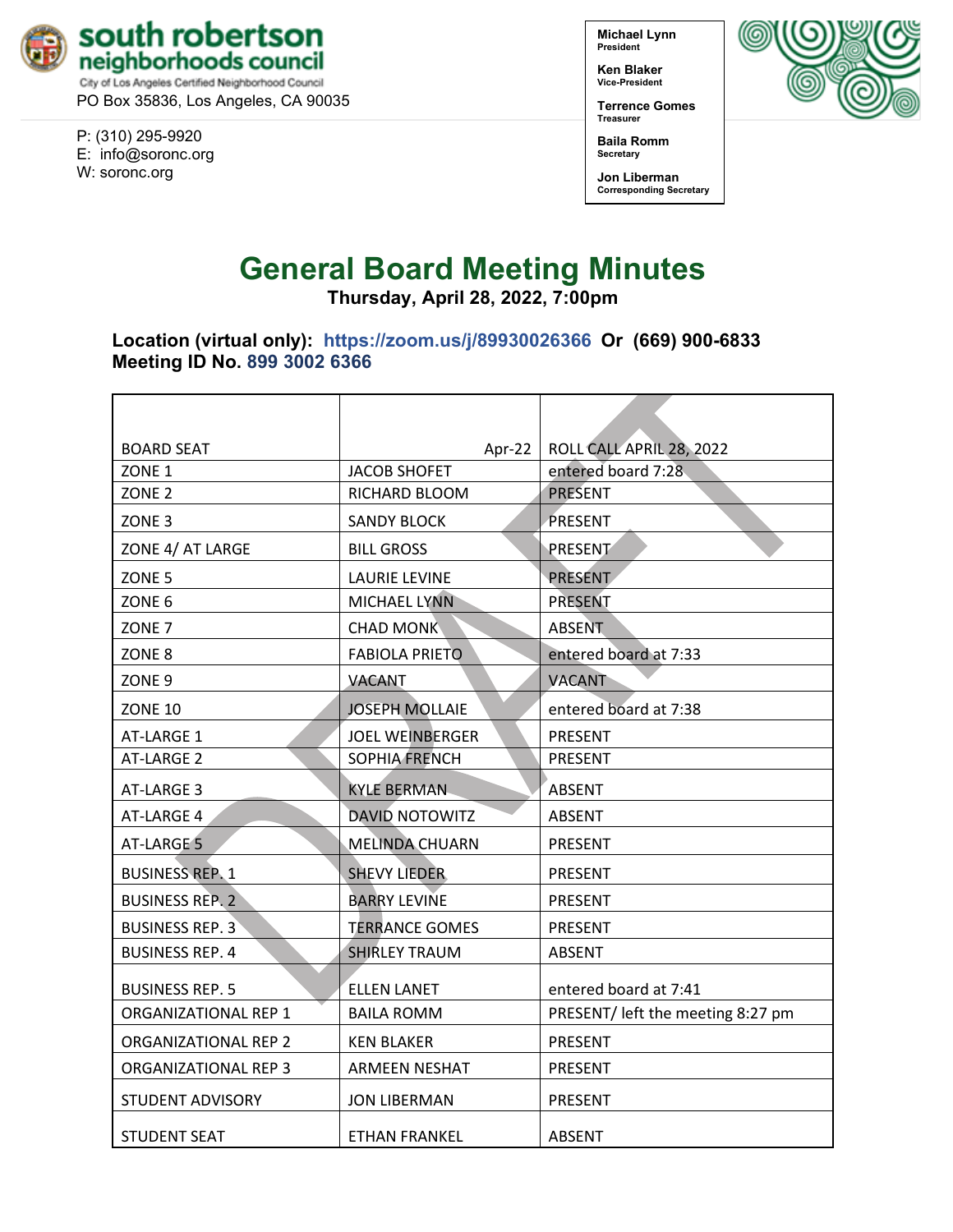# **1. Meeting called to order at 7:09PM by President Lynn**

### **2. Pledge of Allegiance**

**3. Roll Call:** Shirley Traum arrived at 8:04pm, Baila Romm left at 8:27pm, Joel Weinberger and Ken Blaker left at 9:03pm, Sandy Block left at 9:25pm

### **4. General Public Comment:** *None*

### **5. Brief Board Announcements**

- a. Items for Future Committee or General Board Agendas
- b. Other Brief Board Announcements

### **6. Community Reports**

Office of Mayor Garcetti (Anand) provided written report, available on website calendar

Office of State Senator Kamlager (Siroky) provided verbal report

Office of County Supervisor Kuehl (Sherrell) provided written report, available on website calendar

Department of Neighborhood Empowerment (Cupen-Ames) provided verbal report

## **7. Board Membership- Selections, Removals, Resignations & Leaves of Absence**

- a. Announcement of SORO NC Board Members resignations: Olga Lexell, Dina Leeds, Jonathan Tessler and Gloria Dioum Public Comment:
- b. Motion to appoint Jacob Shofet as Zone 1 Representative (Term expires 2025) (GB042822-01) **Moved: Bill Gross Second: Joel Weinberger**

 $0$  Nays  $0$  Abstain  $0$  Ineligible  $0$  Rec Yea: Joel Weinberger, Melinda Chuarn, Shevy Lieder, Barry Levine, Terrence Gomes, Baila Romm, Ken Blaker, Armeen Neshat, Richard Bloom, Sandy Block, Bill Gross, Laurie Levine, Michael Lynn, Jon Liberman

Public Comment: None

Motion passes

Jacob Shofet entered the meeting as a Board Member 7:28 pm

c. Motion to appoint Fabiola Prieto as Residential Zone 8 Representative (Term expires 2023) (GB031722-02)

#### **Moved: Bill Gross Second: Joel Weinberger**

14 Yeahs 0 Nays 0 Abstain 1 Ineligible 0 Rec Public Comment: None Fabiola Prieto entered the meeting at 7:33 pm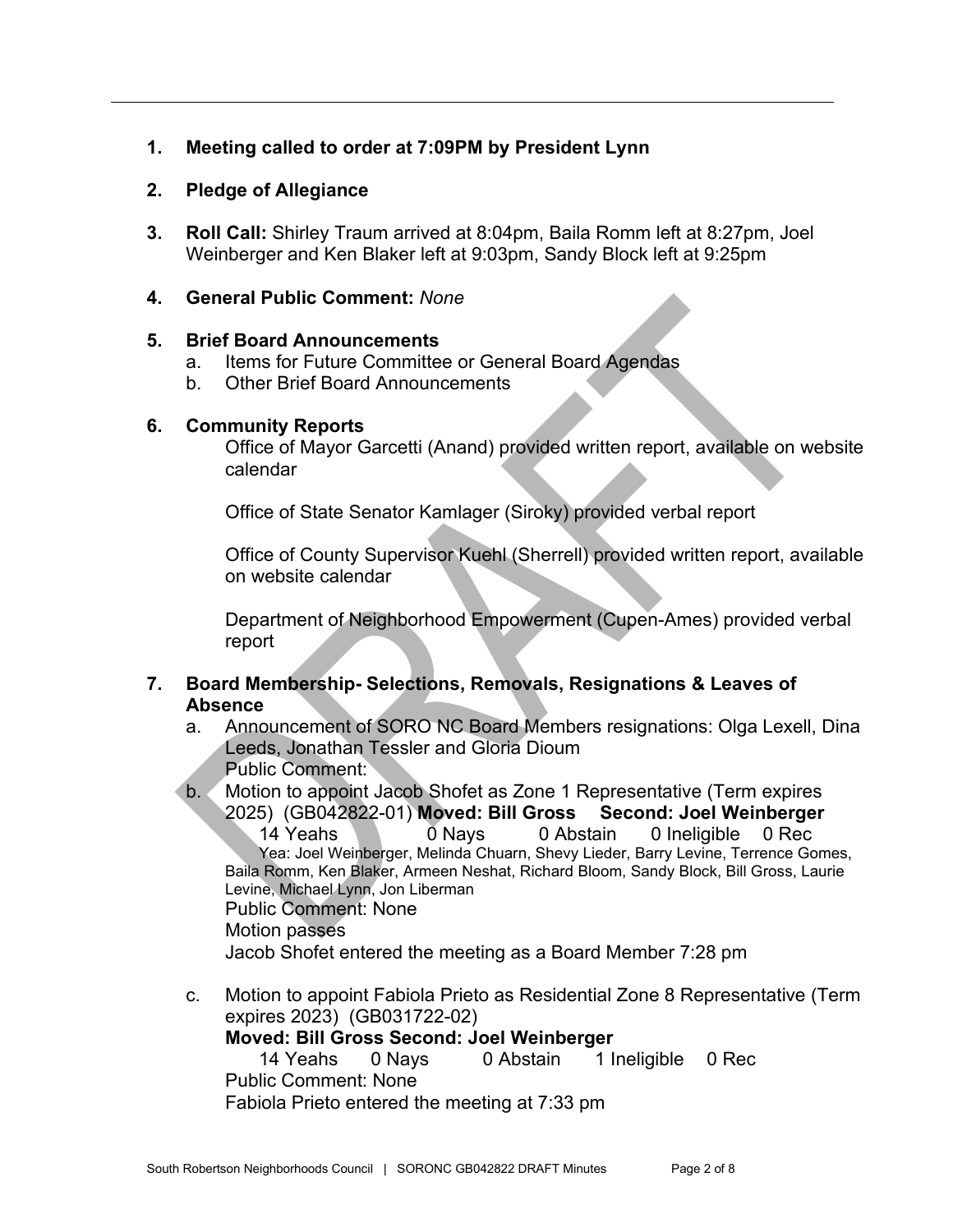Yea: Joel Weinberger, Melinda Chuarn, Shevy Lieder, Barry Levine, Terrence Gomes, Baila Romm, Ken Blaker, Armeen Neshat, Richard Bloom, Sandy Block, Bill Gross, Laurie Levine, Michael Lynn, Jon Liberman Ineligible: Jacob Shofet Motion Passes

- d. Motion to appoint Joseph Mollaie as Residential Zone 10 Representative
	- (Term expires 2023 (GB031722-03)

# **Moved: Bill Gross Second: Joel Weinberger**

14 Yeahs 0 Nays 0 Abstain 2 Ineligible 0 Rec

Joseph Mollaie entered the meeting as a board member at 7:38 pm Public Comment: None

Yea: Joel Weinberger, Melinda Chuarn, Shevy Lieder, Barry Levine, Terrence Gomes, Baila Romm, Ken Blaker, Armeen Neshat, Richard Bloom, Sandy Block, Bill Gross, Laurie Levine, Michael Lynn, Jon Liberman Ineligible: Jacob Shofet, Fabiola Prieto

Motion Passes

e. Motion to appoint Ellen Lanet as Business Representative 5 (Term expires 2023) (GB031722-04)

## **Moved: Bill Gross Second: Joel Weinberger**

14 Yeahs 0 Nays 0 Abstain 3 Ineligible 0 Rec

Public Comment: None

Yea: Joel Weinberger, Melinda Chuarn, Shevy Lieder, Barry Levine, Terrence Gomes, Baila Romm, Ken Blaker, Armeen Neshat, Richard Bloom, Sandy Block, Bill Gross, Laurie Levine, Michael Lynn, Jon Liberman Ineligible: Jacob Shofet, Fabiola Prieto, Joseph Mollaie Motion Passes

Ellen Lanet entered the meeting as board member at 7:41 pm

- f. Announced No applicant for Residential Zone 9 Representative (Term expires  $2025$ ) – Open seat will continue to be posted, application deadline May 9<sup>th</sup> for May 19<sup>th</sup> GB meeting
- g. Motion to appoint Shevy as an Alternate Signer (GB042822-05)

# **Moved: Jon Liberman, Second: Terrence Gomes**

**14** Yeahs 0 Nays 0 Abstain 4 Ineligible 0 Rec Public Comment: None

Yea: Joel Weinberger, Melinda Chuarn, Shevy Lieder, Barry Levine, Terrence Gomes, Baila Romm, Ken Blaker, Armeen Neshat, Richard Bloom, Sandy Block, Bill Gross, Laurie Levine, Michael Lynn, Jon Liberman

Ineligible: Jacob Shofet, Fabio Prietola, Joseph Mollaie, Ellen Lanet Motion Passes

## **8. Committees**

- a. Opportunity to Join and/or Change Membership to Board Committees (GB042822-06) Jon Liberman and Ellen Lanet added Land Use, Fabiola Prieto added Outreach, Ellen Lanet added Transportation, Richard Bloom dropped Homelessness, Jacob Shofet and Melinda Chuarn added Homelessness
- b. Committee Reports
	- 1. Jon Liberman (Parks and Recreation)- Announced Rec Center opening ceremony on April 30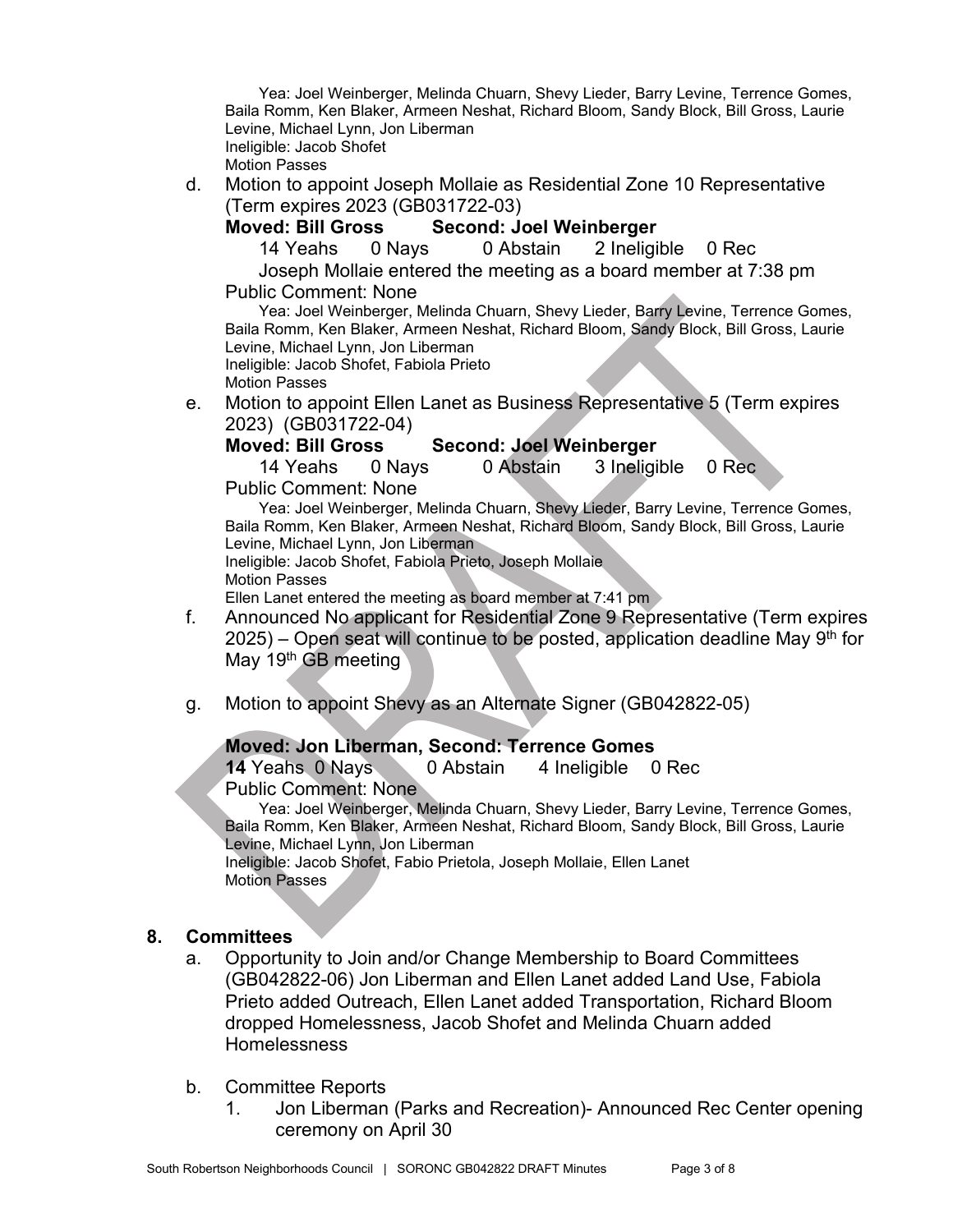## **9. Unfinished Business**

a. Motion for the SORO NC to fund up to \$1000 to print reusable lawn signs to advertise the SORO NC General Board Meetings (GB042822-07)<br>Moved: Bill Gross Second: Laurie Levine

#### **Moved: Bill Gross Second: Laurie Levine**

5 Yeahs 8 Nays 0 Abstain 5 Ineligible 0 Rec

Public Comment: None

Yea: Joel Weinberger, Shevy Lieder, Barry Levine, Terrence Gomes, Baila Romm, Ken Blaker, Armeen Neshat, Richard Bloom, Sandy Block, Bill Gross, Laurie Levine, Michael Lynn, Jon Liberman

Ineligible: Jacob Shofet, Fabio Prietola, Joseph Mollaie, Ellen Lanet, Melinda Chuarn Motion Passes

b. Motion to Fund up to \$250 for a Coffee with Cop Event (GB042822-08) Amended to June 12<sup>th</sup> 2-4pm

## **Moved: Baila Romm Second: Jon Liberman**

11 Yeahs 1 Nays 2 Abstain 5 Ineligible Rec Public Comment: None

Yea: Barry Levine, Terrence Gomes, Shirley Traum, Baila Romm, Ken Blaker, Richard Bloom, Sandy Block, Bill Gross, Laurie Levine, Michael Lynn, Jon Liberman

Nay: Armeen Neshat

Abstain: Joel Weinberger, Shevy Lieder,

Ineligible: Jacob Shofet, Fabio Prietola, Joseph Mollaie, Ellen Lanet, Melinda Chuarn Motion Passes

c. Motion to Fund up to \$100 for a LAPD Catalytic Converter Etching Event on May 25th, 2022 (GB042822-09)

## **Moved: Jon Liberman Second: Baila Romm**

13 Yeahs **0 Nays** 1 Abstain 5 Ineligible Rec Public Comment: None

Yea: Joel Weinberger, Shevy Lieder, Barry Levine, Terrence Gomes, Shirley Chuarn, Baila Romm, Ken Blaker, Richard Bloom, Sandy Block, Bill Gross, Laurie Levine, Michael Lynn, Jon Liberman

Abstain: Armeen Neshat

Ineligible: Jacob Shofet, Fabio Prietola, Joseph Mollaie, Ellen Lanet, Melinda Chuarn Motion Passes

Items d-j were opened simultaneously and combined as one motion by the Chair, without objection.

## **Moved: Armeen Neshat Second: Laurie Levine**

Public Comment: Puppet

- d. Motion to approve a SORO NC Standing Rule that establishes the Stakeholder Purview and Stakeholder Committee Membership rules for the SORO NC Public Safety Committee (GB042822-10)
- e. Motion to approve a SORO NC Standing Rule that establishes the Stakeholder Purview and Stakeholder Committee Membership rules for the SORO NC Land Use Committee (GB042822-11)
- f. Motion to approve a SORO NC Standing Rule that establishes the Stakeholder Purview and Stakeholder Committee Membership rules for the SORO NC Business Advocacy and Development Committee (GB042822-12)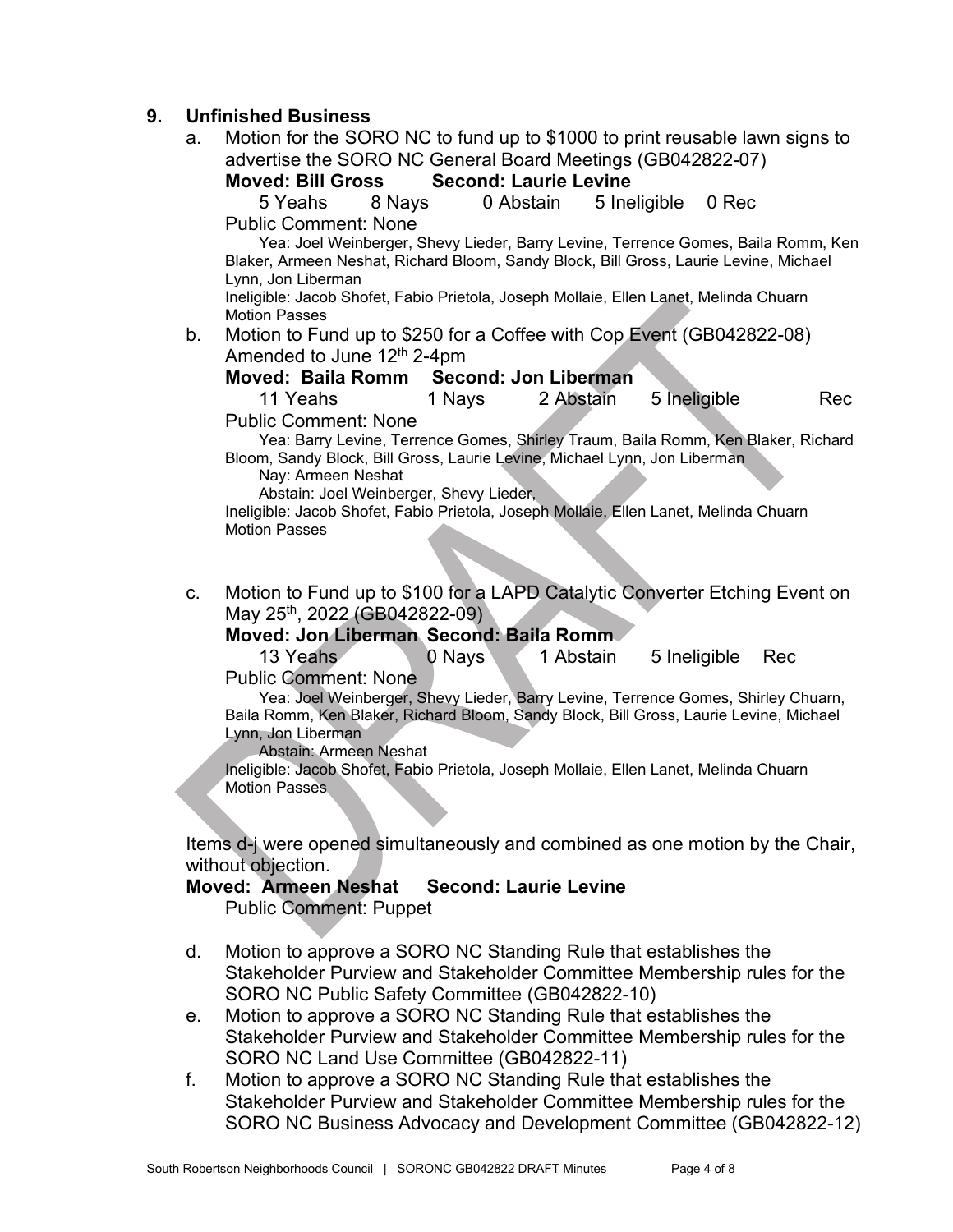- g. Motion to approve a SORO NC Standing Rule that establishes the Stakeholder Purview and Stakeholder Committee Membership rules for the SORO NC Education Committee (GB042822-13)
- h. Motion to approve a SORO NC Standing Rule that establishes the Stakeholder Purview and Stakeholder Committee Membership rules for the SORO NC Transportation Committee (GB042822-14)
- i. Motion to approve a SORO NC Standing Rule that establishes the Stakeholder Purview and Stakeholder Committee Membership rules for the SORO NC Parks & Recreation Committee (GB042822-15)
- j. Motion to approve a SORO NC Standing Rule that establishes the Stakeholder Purview and Stakeholder Committee Membership rules for the SORO NC Outreach Committee (GB042822-16)

# **10 Yeahs 2 Nays 3 Abstain 4 Ineligible Rec**

Yea: Joel Weinberger, Melinda Chuarn, Barry Levine, Terrence Gomes, Shirley Traum, Armeen Neshat, Richard Bloom, Sandy Block, Michael Lynn, Jon Liberman

Nay: Bill Gross, Laurie Levine

Abstain: Shevy Lieder, Baila Romm, Ken Blaker

Ineligible: Jacob Shofet, Fabio Prieto, Joseph Mollaie, Ellen Lanet,

#### Motion Passes

k. **Consent Agenda- The following items were approved by unanimous vote.**

**Moved: Bill Gross Second: Jon Liberman** Public Comment: Puppet

- a. Motion to approve Draft meeting minutes of March 17, 2022 General Board Meeting (GB042822-17)
- b. Motion to approve March 2022 MERS Report (GB042822-18)
- c. Motion to approve Armeen Neshat as Chair of the South Robertson Neighborhoods Council Land Use Committee (GB042822-20)
- d. Motion to approve Ellen Lanet as Vice Chair of the South Robertson Neighborhoods Council Land Use Committee (GB042822-21)
- e. Motion for the SORO NC PS Committee to organize a LAFD CERT sevenweek training plan to host at the Robertson Rec Center (GB042822-24)
- f. Motion to file a Community Impact Statement opposing the proposed sale or transfer of City owned property adjacent to Irving Schacter Park (GB042822- 26)
- g. Motion for the SORO NC to request up to five (5) Zoom licenses (GB042822- 27)

# **14 Yeahs 0 Nays 0 Abstain 5 Ineligible 0 Rec**

Yea: Joel Weinberger, Shevy Lieder, Barry Levine, Terrence Gomes, Shirley Traum, Baila Romm, Ken Blaker, Armeen Neshat, Richard Bloom, Sandy Block, Bill Gross, Laurie Levine, Michael Lynn, Jon Liberman

Ineligible: Jacob Shofet, Fabio Prieto, Joseph Mollaie, Ellen Lanet, Melinda Chuarn Motion Passes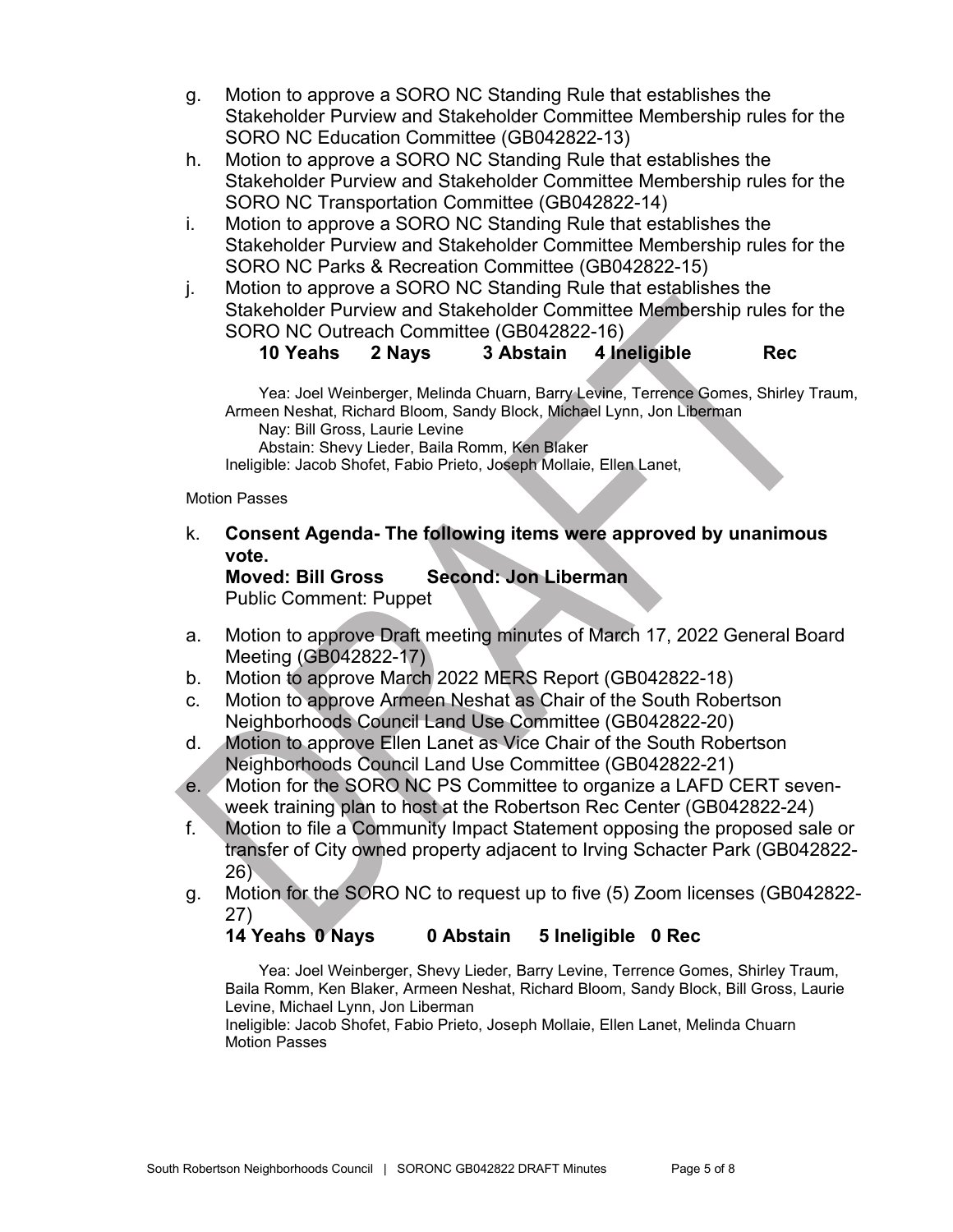#### **11. New Business**

a. Motion to grant a Neighborhood Purpose Grant to Community Disaster Preparedness Foundation \$5000 for a Neighborhood Team staging area equipment (GB042822-28)

**Moved: Terrence Gomes Second: Laurie Levine** Public Comment: Puppet

**11 Yeahs 1 Nays 1 Abstain 5 Ineligible Rec**

Yea: Joel Weinberger, Shevy Lieder, Terrence Gomes, Shirley Traum, Ken Blaker, Richard Bloom, Sandy Block, Bill Gross, Laurie Levine, Michael Lynn, Jon Liberman Nay: Barry Levine

Abstain: Armeen Neshat

Ineligible: Jacob Shofet, Fabio Prieto, Joseph Mollaie, Ellen Lanet, Melinda Chuarn Absent: Baila Romm,

Motion Passes

b. Motion to grant a Neighborhood Purpose Grant to West LA Police and Community Together \$3563.51 for creating a welcoming lobby for children of violence and custodial exchange (GB042822-29)

| Moved: Jon Liberman Second: Laurie Levine                           |  |                        |            |
|---------------------------------------------------------------------|--|------------------------|------------|
| 13 Yeahs 0 Nays                                                     |  | 0 Abstain 5 Ineligible | <b>Rec</b> |
| $\mathsf{D}$ . Islic $\mathsf{D}$ cususcust. $\mathsf{D}$ . usus at |  |                        |            |

Public Comment: Puppet

Yea: Joel Weinberger, Shevy Lieder, Barry Levine, Terrence Gomes, Shirley Traum, Ken Blaker, Armeen Neshat, Richard Bloom, Sandy Block, Bill Gross, Laurie Levine, Michael Lynn, Jon Liberman

Ineligible: Jacob Shofet, Fabio Prieto, Joseph Mollaie, Ellen Lanet, Melinda Chuarn Absent: Baila Romm,

Motion Passes

c. Motion to send letter to Our Big Kitchen LA explaining denial of Neighborhood Purpose Grant application (GB042822-30)

| <b>Moved: Jon Liberman</b> | <b>Second: Barry Levine</b> |
|----------------------------|-----------------------------|
|----------------------------|-----------------------------|

**12 Yeahs 1 Nays 0 Abstain 4 Ineligible 1 Rec**

Public Comment: Puppet

Yea: Joel Weinberger, Shevy Lieder, Barry Levine, Terrence Gomes, Shirley Traum, Armeen Neshat, Richard Bloom, Sandy Block, Bill Gross, Laurie Levine, Michael Lynn, Jon Liberman

Nay: Ken Blaker

Recuse: Shevy Lieder

Ineligible: Jacob Shofet, Fabio Prieto, Joseph Mollaie, Ellen Lanet, Melinda Chuarn Absent: Baila Romm,

Motion Passes

d. Motion to Reallocate Unused NPG Funding to CIP Funding (GB042822-31) **Moved: Bill Gross Second: Terrence Gomes**

**13 Yeahs 0 Nays 0 Abstain 5 Ineligible Rec** Public Comment: Puppet

Yea: Joel Weinberger, Shevy Lieder, Barry Levine, Terrence Gomes, Shirley Traum, Ken Blaker, Armeen Neshat, Richard Bloom, Sandy Block, Bill Gross, Laurie Levine, Michael Lynn, Jon Liberman

Recuse: Shevy Lieder

Ineligible: Jacob Shofet, Fabio Prieto, Joseph Mollaie, Ellen Lanet, Melinda Chuarn Absent: Baila Romm, Motion Passes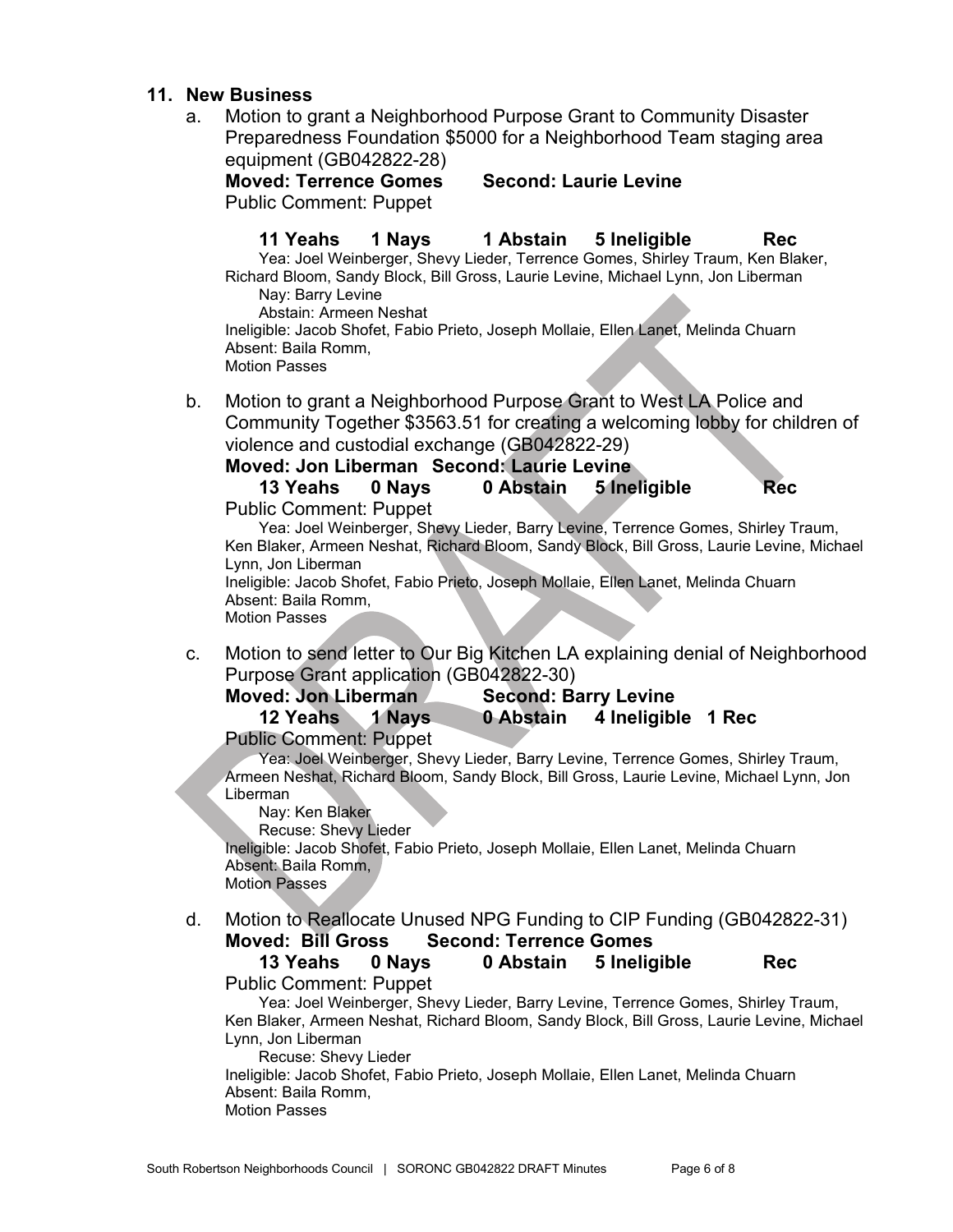e. Motion on the SORO NC funding \$575 to hire a graphic Designer to redesign the new SORO Medallions (GB042822-19)

### **Moved: Jon Liberman Second: Terrence Gomes**

**11 Yeahs 0 Nays 0 Abstain 5 Ineligible Rec** Public Comment: Puppet

Yea: Shevy Lieder, Barry Levine, Terrence Gomes, Shirley Traum, Armeen Neshat, Richard Bloom, Sandy Block, Bill Gross, Laurie Levine, Michael Lynn, Jon Liberman Recuse: Shevy Lieder

Ineligible: Jacob Shofet, Fabio Prieto, Joseph Mollaie, Ellen Lanet, Melinda Chuarn Absent: Baila Romm, Joel Weinberger, Ken Blaker Motion Passes

f. Motion to send a letter to CD10 to request LAMC 41.18 c Special Enforcement Zone for the 2500 block of Garth Tunnel, 8500 – 8600 block of Beverlywood, 8500 and 8600 block of Sawyer, and 8500 and 8600 Venice to post signage (GB042822-23)

#### **Moved: Melinda Second: Terrence Gomes**

**11 Yeahs 1 Nays 0 Abstain 4 Ineligible Rec** Public Comment: Puppet

Yea: Melinda Chuarn, Shevy Lieder, Barry Levine, Terrence Gomes, Shirley Traum, Armeen Neshat, Richard Bloom, Bill Gross, Laurie Levine, Michael Lynn, Jon Liberman Ineligible: Jacob Shofet, Fabio Prieto, Joseph Mollaie, Ellen Lanet, Absent: Baila Romm, Joel Weinberger, Ken Blaker, Sandy Block Motion Passes

g. Motion to draft a letter to the Council District 5 and Council District 10 offices requesting that they open a council file supporting Assembly Bill AB 1961, a bill requiring the Department of Housing and Community Development to create and maintain a statewide database of affordable housing listings (GB042822-22)

**Moved: Jon Liberman Second: Armeen Neshat Amendment to add (SORO) State Senators and Assembly Members as a CC in letter.** 

#### **Moved: Terrence Gomes Second: Armeen Neshat**

**11 Yeahs 0 Nays 0 Abstain 4 Ineligible Rec** Public Comment: Puppet

Yea: Melinda Chuarn, Shevy Lieder, Barry Levine, Terrence Gomes, Shirley Traum, Armeen Neshat, Richard Bloom, Bill Gross, Laurie Levine, Michael Lynn, Jon Liberman Ineligible: Jacob Shofet, Fabio Prieto, Joseph Mollaie, Ellen Lanet, Absent: Baila Romm, Joel Weinberger, Ken Blaker, Sandy Block Motion Passes

**As Amended 11 Yeahs 0 Nays 0 Abstain 4 Ineligible**

Yea: Melinda Chuarn, Shevy Lieder, Barry Levine, Terrence Gomes, Shirley Traum, Armeen Neshat, Richard Bloom, Bill Gross, Laurie Levine, Michael Lynn, Jon Liberman Ineligible: Jacob Shofet, Fabio Prieto, Joseph Mollaie, Ellen Lanet, Absent: Baila Romm, Joel Weinberger, Ken Blaker, Sandy Block Motion Passes